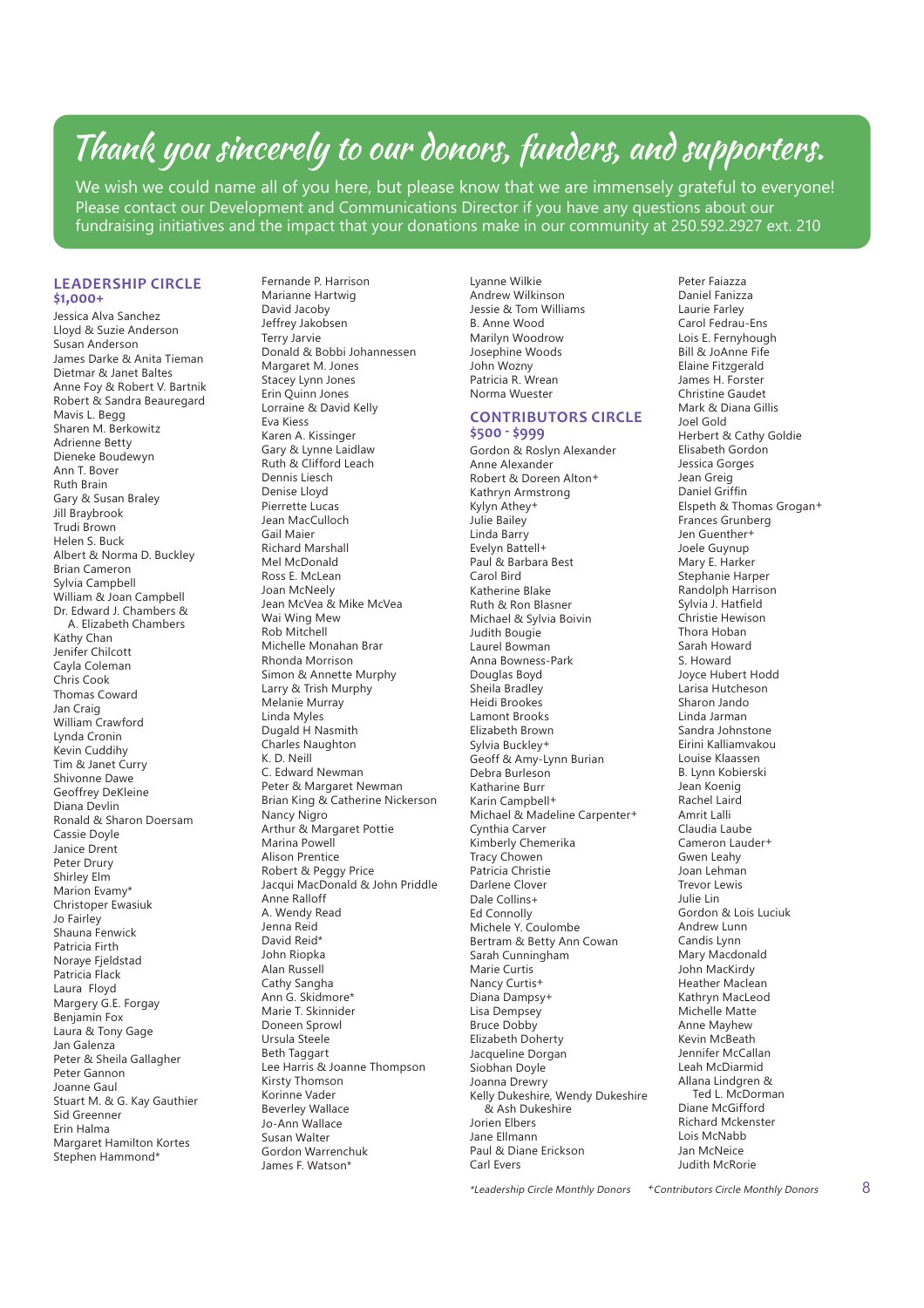Ted & Mary Mills Adina Mooney Janet MacDonald & Daniel Morgado Nancy Mornan Catherine Morton Daniel W. Nenzi Joy Nichols Carol Nugent Mary O'Shea+ Walker Peters Robert & Heather Pettit Elyse Pitcher Karen D. Platt+ Alexandra Poluch Lori-Ann Polukoshko+ Kent Wilson & Jane Potter Barbara Raponi Irene & Ted Relph Virginia Rizzo Dawn Robson Beverley Rock June Rogers+ Rachel Rogers+ Roy & Janet Rolstone Donna Romanchuk Alex Rosales Sherry Rumbolt Anna Saunders Barbara Scott Mary Seaborn Susan Searle Jennifer Senechal+ Mariana Shivaie Carol Sigvaldason Wendy Smith & Arlene Skagfeld Natalie Skinner+ Eileen F. Skinnider Sheila Skinnider Carol Ann Smith Lauren Smith Randy Smith Karen Squire Frances Stetson Frits Swinkels Marg Tengs+ Barbara Toller Caroline Twiss Elizabeth Vann Adam Verigin Joanne Vesprini Pat Vickers Catherine Vouriot Alexander Walker Norma Walker David Wightman B. Willems David & Joan Williams+ Susan Wilson+ Sarah Wolfe Hildegard Wurzacher Catherine Wylie Darryl & Karen Young Julian M. Young+

# **MONTHLY DONORS**

Cheryl Armstrong Adam Bailey Liette Bates-Eamer Janice Baynham Jo-Ann Bellamy Dawn Blais Judith Blanchette Patricia Bood Stephanie Brind-Sheridan Beverly Brookman Ian Brown 9

Linda Carter Ruby Chapman Christine Chatfield Andrea Chorney Susan Clamp Joan Coldwell Brian Coleman Keith & Vera Costain Stephanie Croft Fran Crowhurst Susan de Wolf Elizabeth Dechert Phil Denhoff Mary Doody-Jones Judith Dunning Justine Etzkorn S. Jane Fairhurst Ken Faught Edward Fong Mary Anne Foote Barbara Lee Frank Alix Freiberger Jean Galbraith Ann Gargett Elizabeth Gipson Roderick Glover Robert Graham **Anne Griffith** Eileen Hall Jane Hastings Alexandra Haupt Anthonius Heemskerk Evelyn Hoffman Jane Hollis Niki Holm Vincent Hopkins Sherrill Howard Ms. Patricia Humphrey Karen Hurley Marion Hutchinson William & Joan Huzar Claudia Iwanowsky Alison Jeffrey Lynne Jordon Andrea Katz Shaylene Keddy Ann Kelly Jo-Anne Kern Anna Kiechle Christina King Patricia Kinrade J. Rory Kirby Yvonne Koehn Rick Kopp Susan Lane France Marie Laplante Deborah LeFrank Vaughan Lewis Susan Lindquist Karen Lindsay Paige Lindsay Ann E. Lindsey Anne-Lise Loomer Linda Maasch Emily MacDonald Nancy MacDonald Karen Malcolm Rachel Matheson Sharon Max Kathleen McCann Lynne McCay Stephanie McCullough Catherine E. McGregor Janet McGregor Anna McLauchlan Robyn McMorris

Debbie McMullen

Margaret Melvin Barbara Menzies Barbara Meyer Valerie Mieras Jeanne Murphy Patricia O'Brien Jeannie Owens Karen Palmer Gail Patenaude Neil Paterson Murray Paton Jennifer Paul Maureen Pearsall Sue Percival Howard Yeager & Marcia Perkins Jennifer Phillips Norman & Margaret Piercy Kathleen Rafferty Patrick Reid Ken Reimer Daegan Reimer Jack Price & Rachelle Rey Caron Robin Donna M. Ruppel Julie Rust Marjorie Sager Graeme Savage Patricia Schibli Amber Scrooby Corey Slavnik Johanna Smelik Sanci Solbakken Donald Sutherland Gary Swift Jessica Tatlow Becky Taylor Ryan Taylor Pat Tilly Suzan Turner Nelly van Schagen Brittany Vis Miriam Vos-Guenter Jennifer Waelti-Walters Patricia Walsh-Glover Grant Warrington Fredericke Weston Hugh Westwood Terry Wiggins and Bill Wiggins Barbara Wilson Kelsey Winter Berenice Wood Nancy Wright

# **MONTHLY CORPORATE DONORS**

Claudia Walker and Associates Dr. Karen Palmer Inc. Hide + Seek Coffee Marathon Business Solutions Inc. Renew Massage Therapy & **Acupuncture** 

## **FRIENDS**

Our sincere thanks to the more than 2100 donors who gave gifts of up to \$499 during 2020–21. We are grateful for your support.

### **LEGACY**

Estate of Brenda Morton Estate of Madelon Matheson Estate of Margaret Agnes Todd Estate of Walter Charles Cownden

## **CORPORATE SUPPORT & SERVICE CLUBS**

0988553 B.C. Ltd. 100+ Women Who Care-Victoria 1316480 Alberta Ltd. 8 North Respiratory Ward at RJH A Balanced Body Abram Financial Inc. Achievers Alicia MacPherson Inc. Amaru Macrame Aroga Lifestyle Medicine Associated Engineering (B.C.) Ltd. Authora Research LLC BC Association of Clinical **Counsellors** Berwick House Retirement Community BJC Cleaning and Maintenance Bolen Books Borealis Coaching/Consulting Inc. BOXCARSIX Artist Collective Breadner Veterinary Services Brian D. Jones Law Corp. Brilliant Paths c/o Threadora Gowns C.U.P.E. Local 917 UVic Camosun College Interurban Culinary Arts Program Campbell Construction Ltd. Canadian Western Bank Capital Family Chiropractic Capital Region Food and Agriculture Initiatives Roundtable CCA Properties Ltd. Centre for Global Studies Centre for Spiritual Living Victoria Society CGI Inc. Choice Events Ltd. Chosin Pottery Christ Church Cathedral Educational Society Christ Community Church Church of St. George the Martyr City of Victoria - Legislative Services Cloud Compass Computing Inc. Cox, Taylor Barristers & Solicitors Criminal Justice Undergraduate Society Camosun College Cupe 951 Daryl Layne Woodburn Medical Inc. DesignWealth & Fernhill Financial Corporation Devon Properties Di Castri Lidstone Dirty Girlz Bike Club Diversifed Health Clinic Dominique J. Alford Law Corporation Dr. Cheryl Wright Inc. Dr. Darcy Nielsen Inc. Dr. G. Bruce Piercy Inc. Dr. Gaylene Hargrove Inc. Dr. Michael N. Binstead Inc. Dr. R. Fung and Dr. J. Yen Inc. Dr. Yale Yue Rao Corporation Dreamcraft Construction Ltd. Early Ford V8 Club - Regional Group #109 Ecole Beausoleil Emerald Day Spa Ltd. Enkon Information Systems Epicure Flourish Individual Training